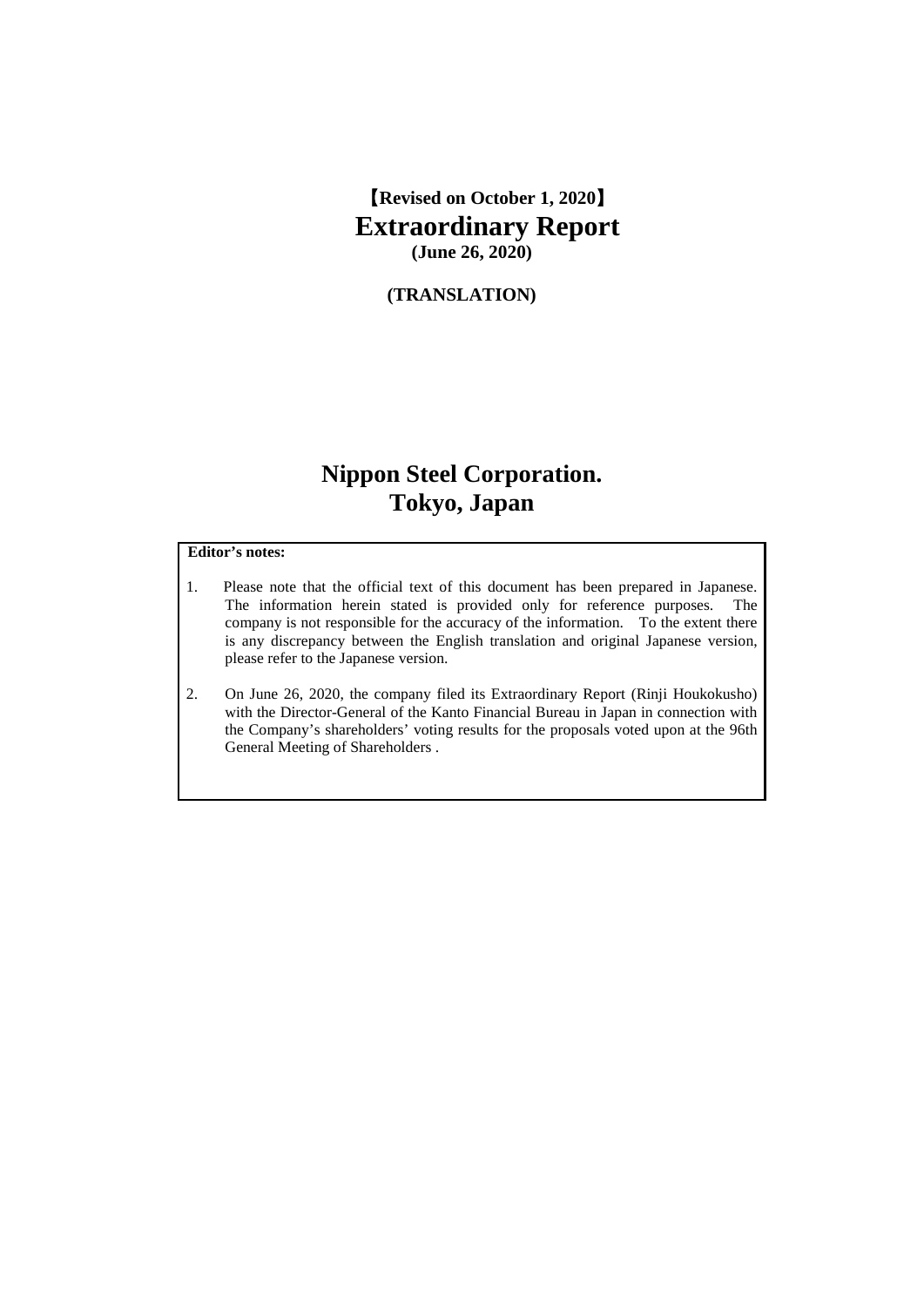### **1. Reason for submitting the Extraordinary Report**

As the matters to be voted upon were resolved at the 96th General Meeting of Shareholders dated June 24, 2020, we hereby submit this Extraordinary Report in accordance with the Article 24-5, Paragraph 4 of the Financial Instruments and Exchange Act and Article 19, Paragraph 2, Item 9-2 of the Cabinet Office Ordinance on Disclosure of Corporate Affairs.

### **2. Contents**

**(1) Date of the General Meeting of Shareholders("the Meeting")**  June 24, 2020

### **(2) Contents of Matters to be Voted upon**

 $\langle$  Company Proposals (Items 1 to 5)  $>$ Item 1: Partial Amendment to the Articles of Incorporation

Item 2: Election of Eleven (11) Directors (Excluding Directors who are Audit & Supervisory Committee Members)

To elect the following persons as Directors:

Kosei Shindo, Eiji Hashimoto, Shinji Tanimoto, Shinichi Nakamura, Katsuhiro Miyamoto, Akio Migita, Shuhei Onoyama, Tadashi Imai, Noriko Iki, Tetsuro Tomita and Masato Kitera

Amendment Motion on Item 2

A motion to amend the proposal above and to elect Mr. Tsutomu Endo as one of the Directors (excluding Directors who are Audit & Supervisory Committee Members) instead of Mr. Eiji Hashimoto was made by a shareholder.

Item 3: Election of Seven (7) Directors who are Audit & Supervisory Committee Members

> To elect the following persons as Audit & Supervisory Board Members: Masato Matsuno, Shozo Furumoto, Nobuhiro Miyoshi, Hiroshi Obayashi, Jiro Makino, Seiichiro Azuma and Hiroshi Yoshikawa

Item 4: Setting Amount of Compensation for Directors (Excluding Directors who are Audit & Supervisory Committee Members)

Item 5: Setting Amount of Compensation for Directors who are Audit & Supervisory Committee Members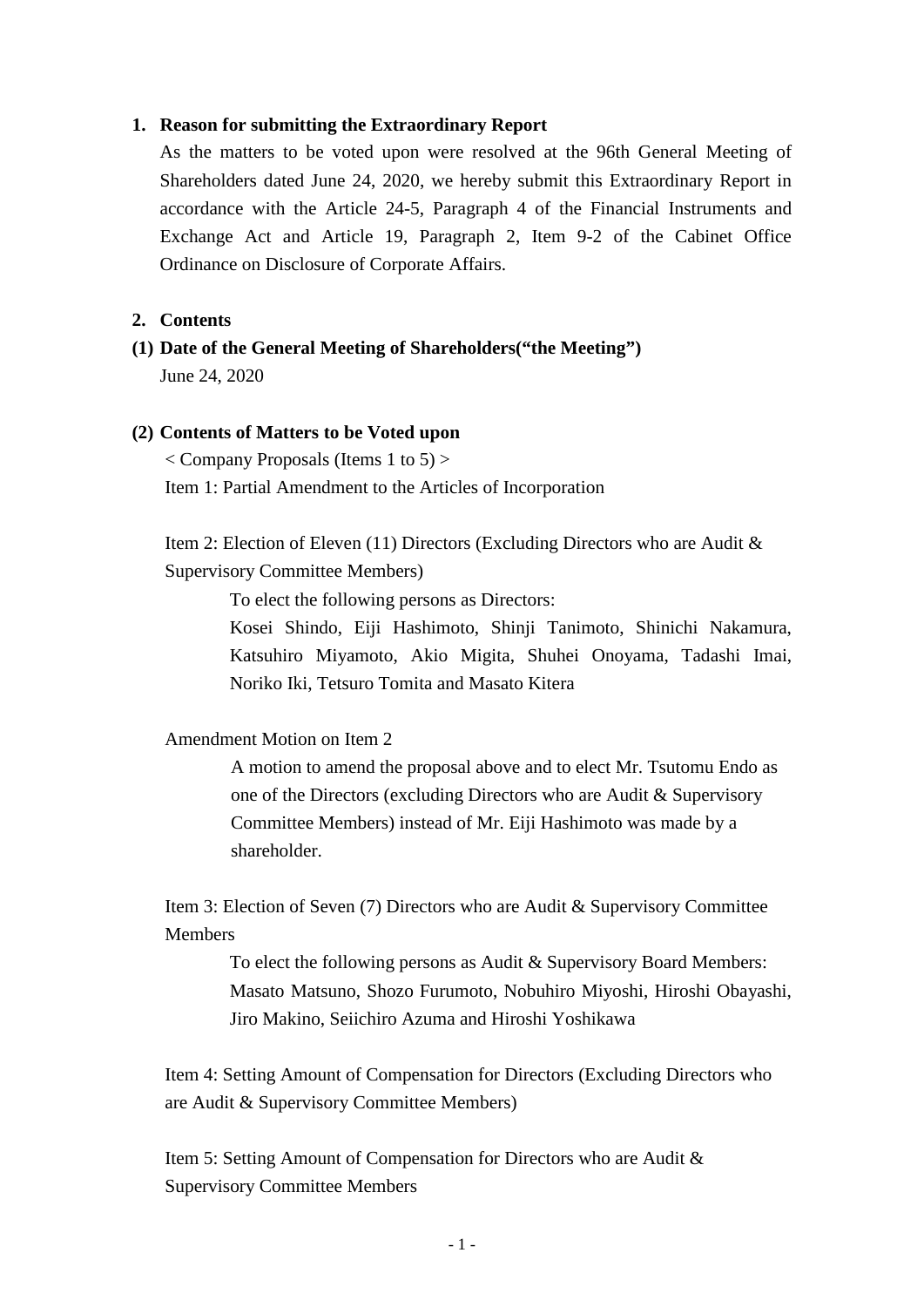< Shareholder Proposals (Items 6 and 7) >

Item 6: Change of Trade Name

Item 7: Changes to the Directors and the Board of Directors

# **(3) The number of voting rights concerning the indication of "For", "Against" or "Abstain" as to matters to be voted upon, requirements for the approval and results.**

| Matters to be voted   | For       | Against | Abstention | Results (Ratio of  |
|-----------------------|-----------|---------|------------|--------------------|
| upon                  |           |         |            | affirmative votes) |
| Item $1$ :            | 6,545,717 | 80,729  | 32         | Approved (98.74%)  |
| Item 2:               |           |         |            |                    |
| Kosei Shindo          | 6,431,585 | 344,254 | 8,594      | Approved (94.76%)  |
| Eiji Hashimoto        | 6,590,250 | 185,194 | 8,989      | Approved (97.09%)  |
| Shinji Tanimoto       | 6,624,998 | 150,846 | 8,594      | Approved (97.61%)  |
| Shinichi Nakamura     | 6,625,174 | 150,670 | 8,594      | Approved (97.61%)  |
| Katsuhiro Miyamoto    | 6,633,788 | 142,056 | 8,594      | Approved (97.74%)  |
| Akio Migita           | 6,633,844 | 142,000 | 8,594      | Approved (97.74%)  |
| Shuhei Onoyama        | 6,632,917 | 142,927 | 8,594      | Approved (97.72%)  |
| Tadashi Imai          | 6,632,993 | 142,851 | 8,594      | Approved (97.72%)  |
| Noriko Iki            | 6,701,079 | 83,153  | 189        | Approved (98.73%)  |
| <b>Tetsuro Tomita</b> | 6,608,988 | 175,257 | 189        | Approved (97.37%)  |
| Masato Kitera         | 6,701,294 | 82,957  | 189        | Approved (98.73%)  |
| Item 3:               |           |         |            |                    |
| <b>Masato Matsuno</b> | 6,467,701 | 308,044 | 8,594      | Approved (95.29%)  |
| Shozo Furumoto        | 6,465,573 | 310,172 | 8,594      | Approved (95.26%)  |
| Nobuhiro Miyoshi      | 6,465,587 | 310,158 | 8,594      | Approved (95.26%)  |
| Hiroshi Obayashi      | 6,665,014 | 119,149 | 189        | Approved (98.20%)  |
| Jiro Makino           | 6,678,043 | 106,120 | 189        | Approved (98.39%)  |
| Seiichiro Azuma       | 6,682,713 | 101,450 | 189        | Approved (98.46%)  |
| Hiroshi Yoshikawa     | 6,663,385 | 120,778 | 189        | Approved (98.17%)  |
| Item 4:               | 6,740,106 | 43,679  | 629        | Approved (99.30%)  |
| Item 5:               | 6,741,976 | 42,094  | 462        | Approved (99.33%)  |

< Company Proposals (Items 1 to 5) >

Note 1 The number of voting rights concerning the indication of "for", "against" or "abstain" is calculated by adding the number of the voting rights exercised by mail or via the internet prior to the Meeting ("votes exercised prior to the Meeting") to the number of the voting rights which were exercised by shareholders who attended the Meeting and whose indication "for," "against" or "abstain" of the respective proposals could be confirmed (i.e., they must be exercised by a proxy of shareholder who has submitted the power of attorney or confirmed by a notice of acting representative submitted from an institutional shareholder).

Note 2 Requirements for the approval

The approval of the Item 1 requires (i) attendance of shareholders holding in aggregate one-third  $(1/3)$  or more of the total number of voting rights and (ii) two-third  $(2/3)$  or more of the voting rights held by the shareholders present voting "for" the proposal.

The approval of the Item 2 and 3 requires (i) attendance of shareholders holding in aggregate one-third (1/3) or more of the total number of voting rights and (ii) a majority of the voting rights held by the shareholders present voting "for" the proposal.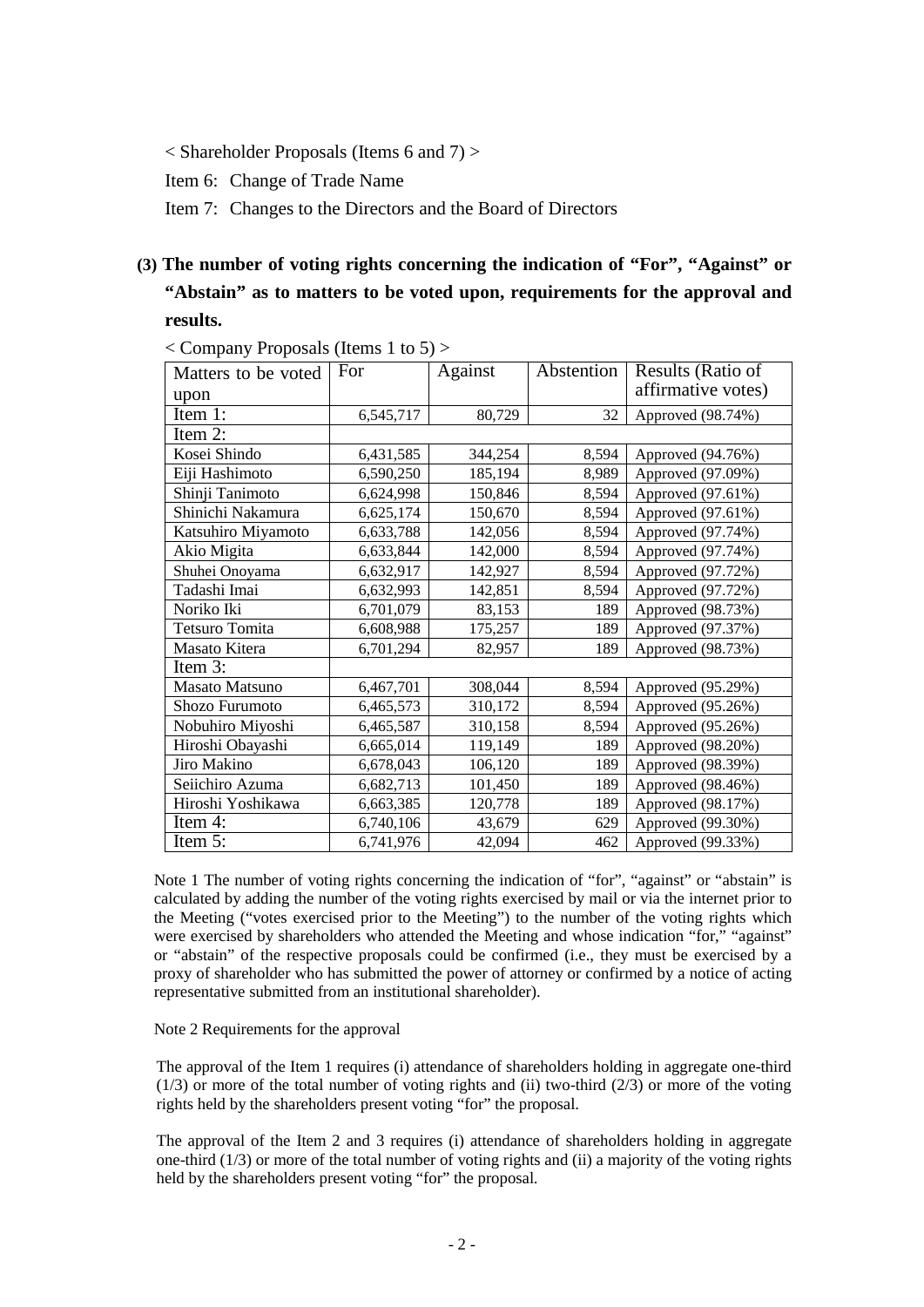The approval of the Item 5 and 6 requires a majority of the voting rights held by the shareholders present (including the votes exercised prior to the Meeting) voting "for" the proposal.

Note 3 The ratio of affirmative votes was calculated by aggregating the number of votes exercised prior to the Meeting and the number of voting rights held by all shareholders present at the Meeting as the denominator. In addition, the number of the voting rights concerning the indication of "for", "against" or "abstain" as to matters to be voted upon is different by proposals due to the different number of the invalid ballot etc.

| Matters to be voted   For | Against   |         | Abstention   Results (Ratio of |  |  |  |  |
|---------------------------|-----------|---------|--------------------------------|--|--|--|--|
|                           |           |         | negative votes)                |  |  |  |  |
|                           |           |         |                                |  |  |  |  |
|                           |           |         |                                |  |  |  |  |
|                           | 6,590,250 | 194.183 | Rejected (97.09%)              |  |  |  |  |
|                           |           |         |                                |  |  |  |  |

### $\epsilon$  Amendment Motion on Item  $2 \epsilon$

Note 1 The number of voting rights concerning the indication of "for", "against" or "abstain" is calculated by adding the number of the votes exercised prior to the Meeting to the number of the voting rights which were exercised by shareholders who attended the Meeting and whose indication "for," "against" or "abstain" of the respective proposals could be confirmed (i.e., they must be exercised by a proxy of shareholder who has submitted the power of attorney or confirmed by a notice of acting representative submitted from an institutional shareholder). For votes exercised prior to the Meeting, those that were "for" electing Mr. Eiji Hashimoto were counted as votes "against" the amendment motion on Item 2, and those that were "against" electing Mr. Eiji Hashimoto or had "abstained," as having "abstained" from voting on the said motion.

#### Note 2 Requirements for the approval

The approval of the Item 2 requires (i) attendance of shareholders holding in aggregate one-third (1/3) or more of the total number of voting rights and (ii) a majority of the voting rights held by the shareholders present voting "for" the proposal.

Note 3 The ratio of negative votes was calculated by aggregating the number of votes exercised prior to the Meeting and the number of voting rights held by all shareholders present at the Meeting as the denominator.

| Matters to be voted   For<br>upon |         | Against   |     | Abstention   Results (Ratio of<br>negative votes) |
|-----------------------------------|---------|-----------|-----|---------------------------------------------------|
| Item 6:                           | 168.518 | 6,614,817 |     | 47   Rejected (97.47%)                            |
| Item 7:                           | 38,812  | 6,586,906 | 59. | Rejected (99.37%)                                 |

< Shareholder Proposals (Items 6 and 7) >

Note 1 The number of voting rights concerning the indication of "for", "against" or "abstain" is calculated by adding the number of the votes exercised prior to the Meeting to the number of the voting rights which were exercised by shareholders who attended the Meeting and whose indication "for," "against" or "abstain" of the respective proposals could be confirmed (i.e., they must be exercised by a proxy of shareholder who has submitted the power of attorney or confirmed by a notice of acting representative submitted from an institutional shareholder).

#### Note 2 Requirements for the approval

The approval of the Item 6 and 7 requires (i) attendance of shareholders holding in aggregate one-third (1/3) or more of the total number of voting rights and (ii) two-third (2/3) or more of the voting rights held by the shareholders present voting "for" the proposal.